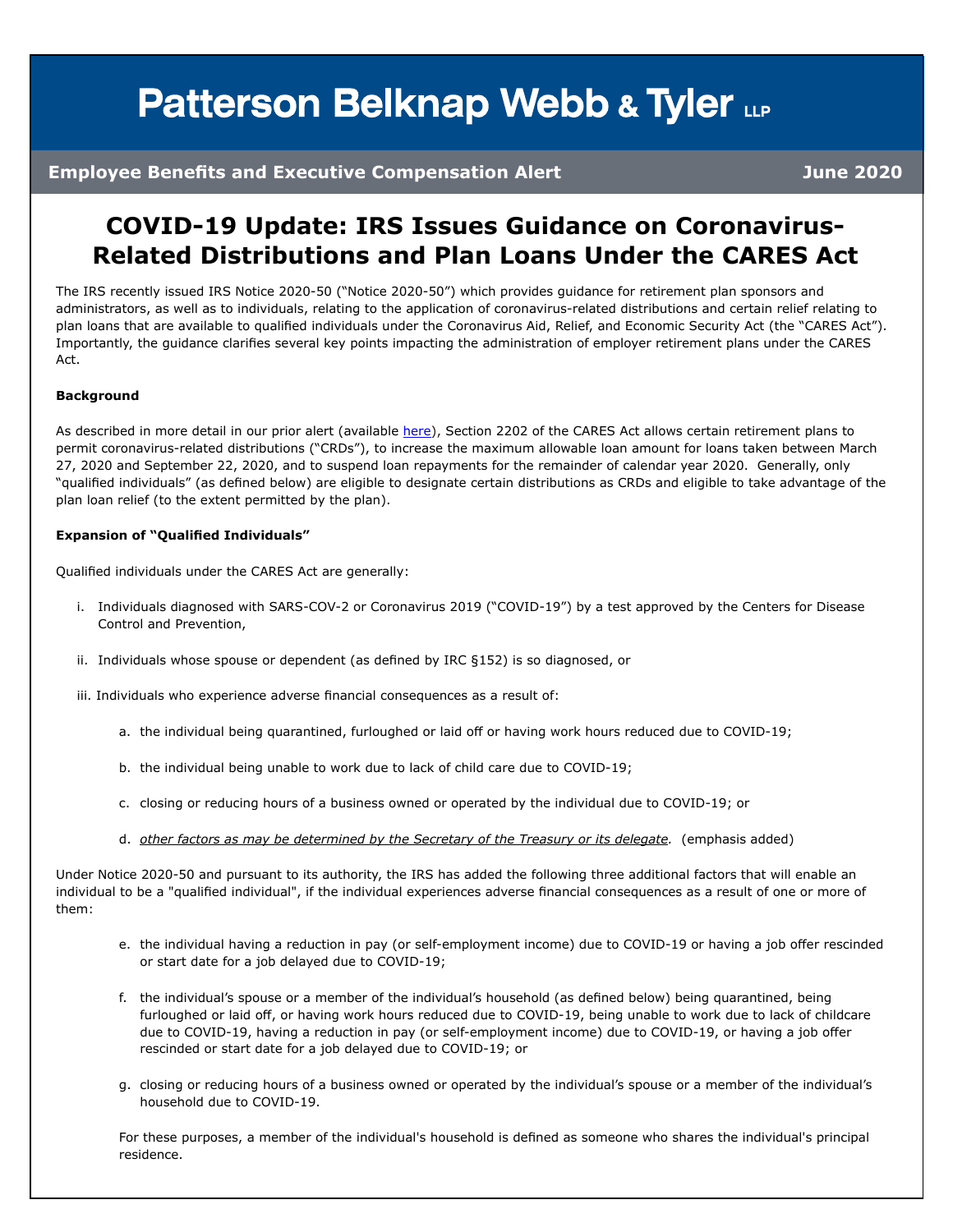The expansion of the types of situations that could support qualified individual status should provide welcome relief to plan participants impacted by COVID-19.

#### **Reliance by Plans on Self Certification**

Keeping in line with IRS guidance in prior disaster relief situations, $1$  Notice 2020-50 generally permits plan administrators to rely on an individual's certification that the individual satisfied the conditions to be a qualified individual in determining whether an amount is a CRD both (a) at the time the distribution is requested to be taken by the individual in 2020 and (b) in order to accept a recontribution of a CRD (to qualify for treatment as a direct rollover contribution) which may occur anytime during the three year period beginning the day after the distribution of the CRD. An individual's certification regarding their status as a qualified individual can also be relied upon with regard to the CARES Act provisions related to plan loans.

It is important to note, however, that Notice 2020-50 states that a plan administrator is not permitted to rely on the individual's certification if they have actual knowledge that is contrary to the individual's certification. Helpfully, though, the Notice provides that the "actual knowledge to the contrary" standard does not require the plan administrator to conduct any inquiries or investigations, and it is limited to situations where the plan administrator already possesses sufficient accurate information to determine the veracity of the certification.

Notice 2020-50 includes an example of an acceptable certification form, which includes the new criteria permitted under the Notice that can be used by plans.

#### **Guidance on Plan Loan Repayment Delays**

The application of the CARES Act relief around plan loan repayment delays has been a source of much confusion in among retirement plan administrators as the statutory language in Section 2202 of the CARES Act is susceptible to multiple potential interpretations. Prior IRS guidance under KETRA relating to plan loan repayment delays did not directly address the timing questions that arise from COVID-19 plan loan repayment delays.

As an initial matter, Notice 2020-50 provides that the CARES Act plan loan relief (*i.e.*, both the increase in the loan amount and the delay of loan repayments) is optional, and employers are permitted to choose whether, and to what extent, to implement such plan loan relief (and such decision is independent of whether CRDs are permitted under the plan). In addition, to the extent that a plan chooses to implement the plan loan repayment delay relief, and loan repayments that are otherwise due during the period from March 27, 2020 through December 31, 2020 are suspended, the IRS acknowledges that there is more than one way that the plan can administer loan repayments once they begin again.

In an effort to simplify plan administration, the IRS provided a safe harbor method of satisfying the CARES Act loan repayment delay requirements. Under the safe harbor, (i) loan repayments may be suspended during the period from March 27, 2020 through December 31, 2020 (or a shorter period determined by the employer, the "Suspension Period"), (ii) interest accruing during the Suspension Period must be added to the principal of the loan, (iii) the term of the loan may (but is not required to) be extended by up to 1 year from the original due date of the loan, (iv) loan repayments must commence at the end of the Suspension Period (but no later than January 1, 2021), and (v) these loan repayments must reflect the reamortization of the principal balance (including the interest that accrued during the Suspension Period) in substantially level installments over the remainder of the term of the loan (which must include any extension of the loan term).

While the safe harbor under Notice 2020-50 provides a relatively straight forward method for implementing the plan loan repayment delay relief, the IRS acknowledges that there may be other reasonable (perhaps more complex) ways to administer this relief under the CARES Act. For instance, the CARES Act permits each repayment that becomes due during the Suspension Period to be delayed for up to 1 year, and then reamortized (taking into account interest) over a period that is up to 1 year longer than the original term of the loan. Accordingly, it is possible for a loan repayment that would have been due on April 1, 2020 to be delayed until April 1, 2021, with originally scheduled loan repayments to be made during the period from January 2021 to March 2021, and reamortized loan repayments to commence beginning April 1, 2021.

## **Patterson Belknap Webb & Tyler LLP**

 $1$  See, for example, the disaster relief relating to Hurricane Katrina (under Katrina Emergency Tax Relief Act of 2005, or "KETRA" and IRS Notice 2005-92) and Hurricane Harvey, Irma and Maria and the California Wildfires (under Disaster Tax Relief and Airport and Airway Extension Act of 2017, or "DTRA" and IRS Publication 976 (February 2018)).